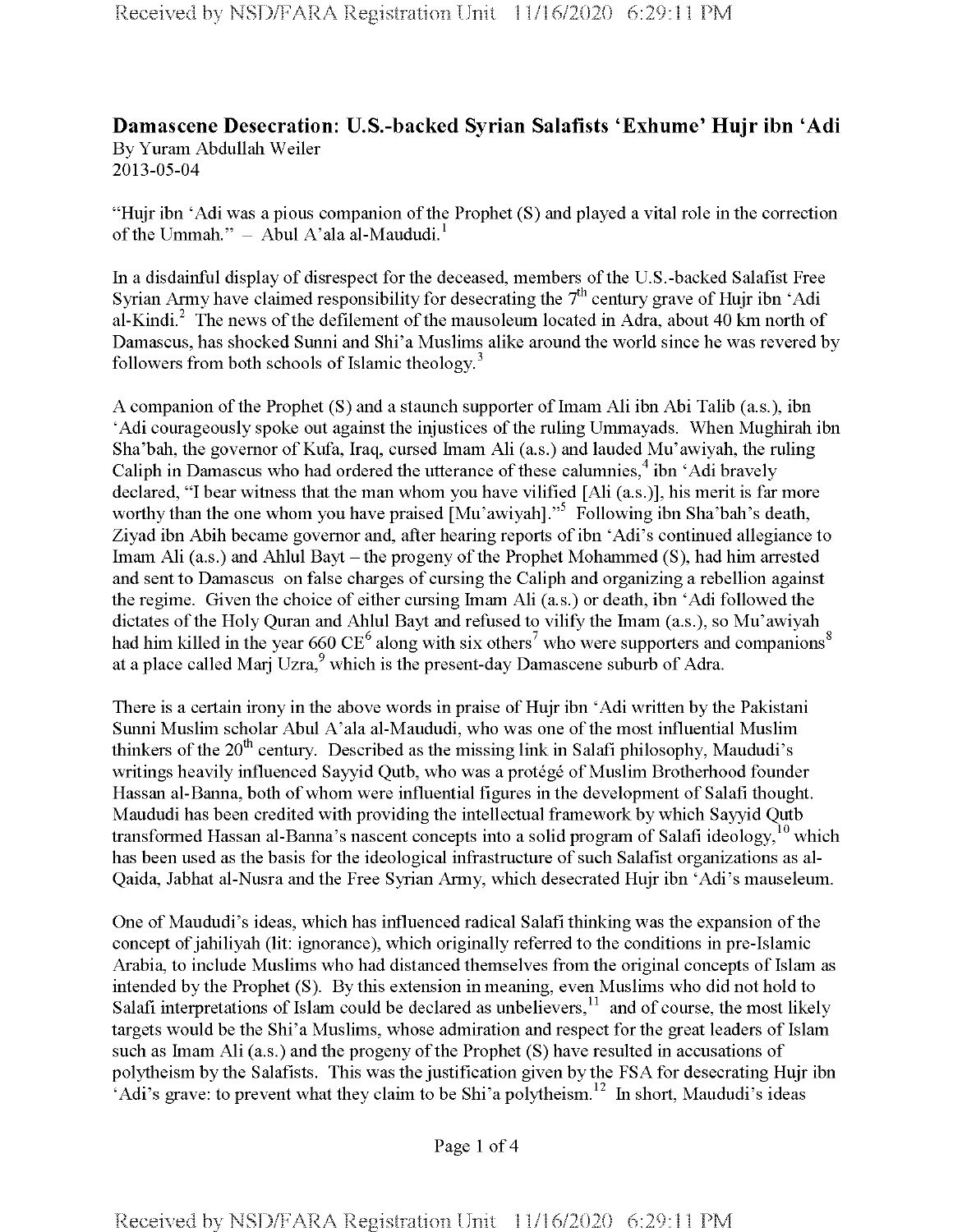eventually influenced Salifis to desecrate the grave of the very companion of the Prophet (S) he had praised.

"The grave of Hujr ibn 'Adi is a sacred site for Muslims and desecrating his grave is an indication of the terrorist and criminal mindset of those who have no respect for sanctities," declared Secretary General of Hezbollah Sayyid Hassan Nasrallah, adding "Where are the Syrian opposition groups who had claimed to protect sanctities?"13 Apparently, Washington's Wahhabis were busy training elsewhere, possibly to use chemical weapons, at least those who were not directly involved with defiling sacred religious sites. The New York Times recently reported that Syrian "rebels" have been training in Jordan under CIA auspices for over a year.<sup>14</sup>

Recent charges by the U.S. against the Syrian government of chemical weapons use are simply another step in the western plan to bring about regime change. It is known that Jabhat al-Nusra has large amounts of chlorine gas under their control since the only chlorine plant in Syria, which is near Aleppo, was taken over by the terrorist group in August of 2012. This would seem to substantiate reports by the Syrian government that rockets with chlorine warheads are being used against their troops. $15$ 

While the U.S. already supplies these grave-robbing insurgents with medical supplies, communications gear and food rations, the Obama administration has indicated that it is considering supplying arms after finding what it claims is "evidence" ofthe Syrian government's use of sarin nerve gas. Britain has made similar noises about arming the "opposition forces." Another factor pushing Washington in the lethal aid direction is the supposed confidence that the U.S. has in new opposition leader and defector, General Salim Idriss, who has pledged to rid the Syrian opposition forces of "extremist elements like al-Nusra."<sup>16</sup> For his part, former Syrian National Coalition "president" Moaz al-Khatib criticized the U.S. for their apparent lukewarm support of the Syrian Salafist forces, accusing Washington of deciding who was and who was not an extremist by "the length of a beard of a fighter." $17$ 

The accusations that President Bashar al-Asad has ordered the use of Sarin nerve gas against insurgents has striking similarities to those made by the U.S. against Saddam before the 2003 invasion of Iraq, since Sarin gas is classified as a weapon of mass destruction.<sup>18</sup> Concerning arming the "opposition" forces, Obama, who had previously suggested that evidence of chemical weapons usage by the Syrian government would be a "game changer," waffled saying, "We want to make sure that we look before we leap and that what we're doing is actually helpful to the situation as opposed to making it more deadly or more complex." Perhaps Washington, having learned from the Iraq escapade, is taking more time to build a more believable "case" against its current regime-change target. Or, perhaps Obama is having a bout with his conscience.

Meanwhile, U.S. politicos continue to work feverishly to export ethnic and religious strife, apparently not satisfied with the bloody messes they have created in Syria, Iraq, Libya and elsewhere. Typical of the terrorist-supporting mindset of U.S. leaders is Republican Congressman Dana Rohrabacher of California, a fervent supporter ofthe "former" terrorist Mujahedin-e Khalq (MKO), who openly supports funding separatist extremists to promote ethnic tension with the objective of destabilizing Iran.<sup>19</sup> Rohrbacher, chairman of the powerful House Foreign Affairs Subcommittee on Oversight and Investigations, justifies the funding and support

Page 2 of 4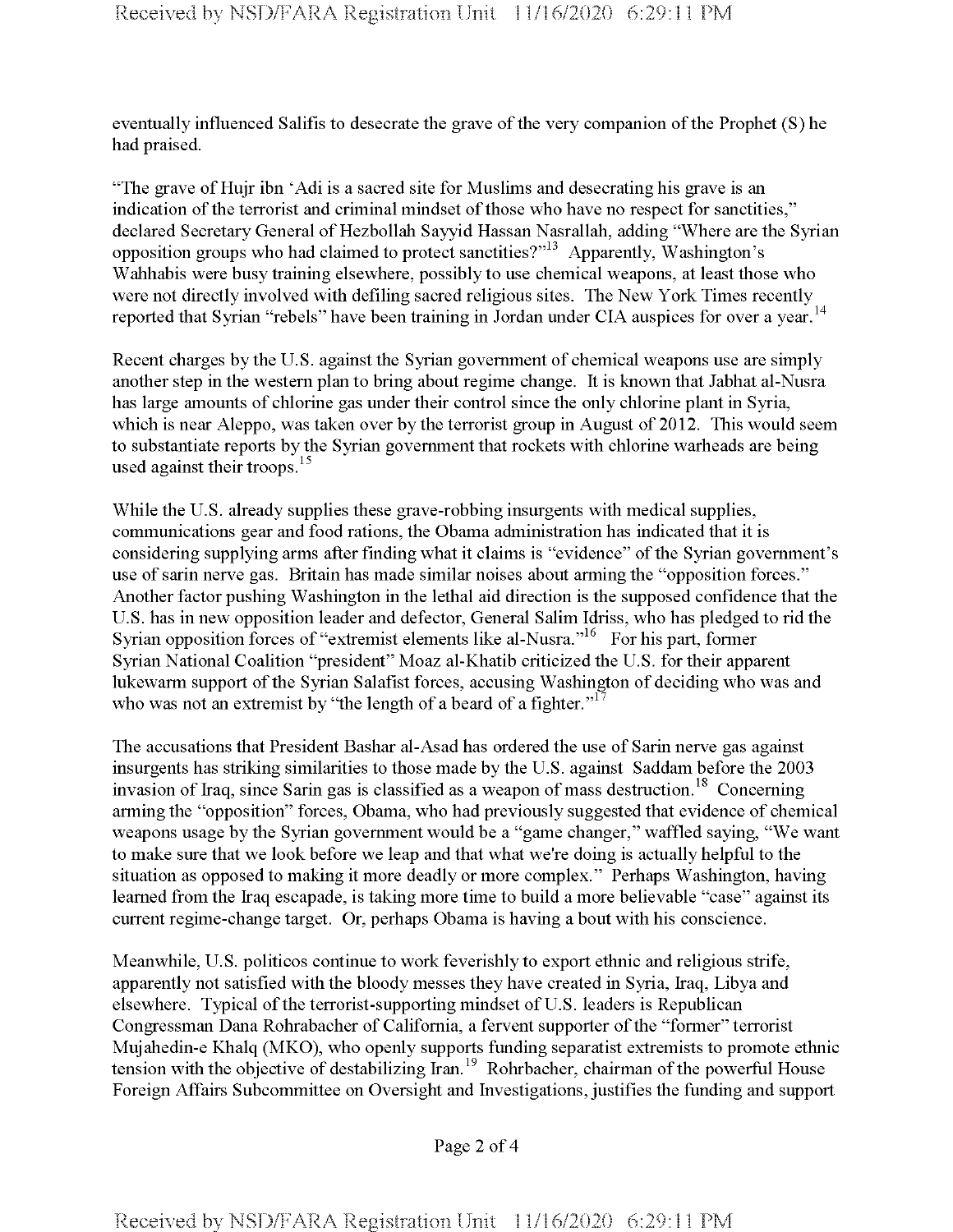of terrorist organizations and considers the violence unleashed to be similar that used by "religious fanatics" during the American revolutionary war. "Any group that chooses to use violence to resist doesn't make them right or wrong," insists Rohrabacher.<sup>20</sup>

With that, I'm sure Representative Rohrbacher can understand the feelings of Shi'a Muslims who have come to Syria to protect the Shrine of Lady Zaynab, daughter of Imam Ali (a.s.) and granddaughter of the Prophet  $(S)$ , in Damascus against some of the Salafi terrorists whose violence the good Congressman no doubt would support. A multi-ethnic brigade of Shi'a Muslims from Lebanon, Iraq and elsewhere has assembled into an armed force to prevent the destruction of the sacred shrine, which has already been attacked by a suicide bomber in June of 2012. Many of the Shi'a defenders of the shrine are Iraqis who were forced from their homeland by the Anglo-American invasion of Iraq in March of 2003. Of the numerous Shi'a religious sites in Syria, some have already been destroyed by the western-backed insurgents such as the mosque in the northern Syrian province of Idlib that was blown up in December 2012.<sup>21</sup>

The news of the desecration of Hujr ibn 'Adi's mausoleum impacted me personally, for I had visited his grave in February of 2011 along with a group of pilgrims from New York. I recall the delight and surprise I experienced upon entering the mausoleum for the first time and seeing the ornate glitter of the mirror work inside and the majestic silver grille work of the sarcophagus. Now, all of it is either destroyed or in shambles thanks to the unintended side effects of misguided U.S. foreign policy, whose authors have indicated their intentions of increasing support for the perpetrators of this Salafi sacrilege.

"O you who believe! be maintainers of justice, bearers of witness for Allah's sake, though it may be against your own selves" - Quran  $4:135.^{22}$ 

My prayers are with the valiant guardians of the Shrine of Lady Zaynab. May it be Allah's will to consign the defilers of Hujr ibn 'Adi's mausoleum and their supporters to the hellfire.

## Endnotes

Page 3 of 4

<sup>&</sup>lt;sup>1</sup> "Hujr ibn Adi," *Wikipedia*, accessed 3 May 2013, http://en.wikipedia.org/wiki/Hujr ibn Adi.

<sup>&</sup>lt;sup>2</sup> "Syrian rebels 'exhume' grave of Islamic figure," *Gulf News*, 3 May 2013, accessed 3 May 2013, http://gulfnews.eom/news/region/svria/svrian-rebels-exhume-grave-of-islamic-figure-l.l 178665.

<sup>&</sup>quot;Syrian Militiamen Exhume Tomb of Prophet Mohammad's Companion in Adra," The Muslim website, 3 May 2013, accessed 3 May 2013, http://themuslim.org/syrian-militiamen-exhume-tomb-of-prophet-mohammadscompanion-in-adra/.

 $4$  For more on Mu'awiyah and his order of abusing Imam Ali (a.s.), see "Muawiyah and Abusing Imam Ali (a.s.) on al-Islam.org website, accessed 3 May 2013, http://www.al-islam.org/encyclopedia/chapter5a/1.html.

<sup>5</sup> Sheikh Abbas Qummi, *NafasulMahmum Relating to the heart rending tragedy ofKarbala'* (Mumbai, Islamic Study Circle, 2001) chap. 13, accessed 3 May 2013, http://www.al-islam.org/nafasul-mahmum/15.htm.

<sup>&</sup>lt;sup>6</sup> "Syria militants exhume grave of Prophet's companion," Syrian Truth on Facebook, accessed 3 May 2013, https://www.facebook.com/media/set/?set=a.521581237906185.1073741956.304084042989240&type=1. <sup>7</sup> Sheikh Abbas Qummi, ibid.

<sup>s</sup> A.K. Ahmad, *The Hidden Truth About Karbala* (Qom: Ansariyan, 2007), 322-323.

<sup>&</sup>lt;sup>9</sup> Ibrahim Ayati, *A Probe into the History of Ashura* (Karachi: Islamic Seminary Publications, 1991), 197.

<sup>&</sup>lt;sup>10</sup> Trevor Stanley, "Maulana Maududi: Radical Islam's Missing Link," Perspectives on World History and Current Events, 2004, accessed 3 May 2013, http://www.pwhce.org/maududi.html.

<sup>&</sup>lt;sup>11</sup> Trevor Stanley, ibid.

<sup>&</sup>lt;sup>12</sup> "Syrian rebels 'exhume' grave of Islamic figure," ibid.